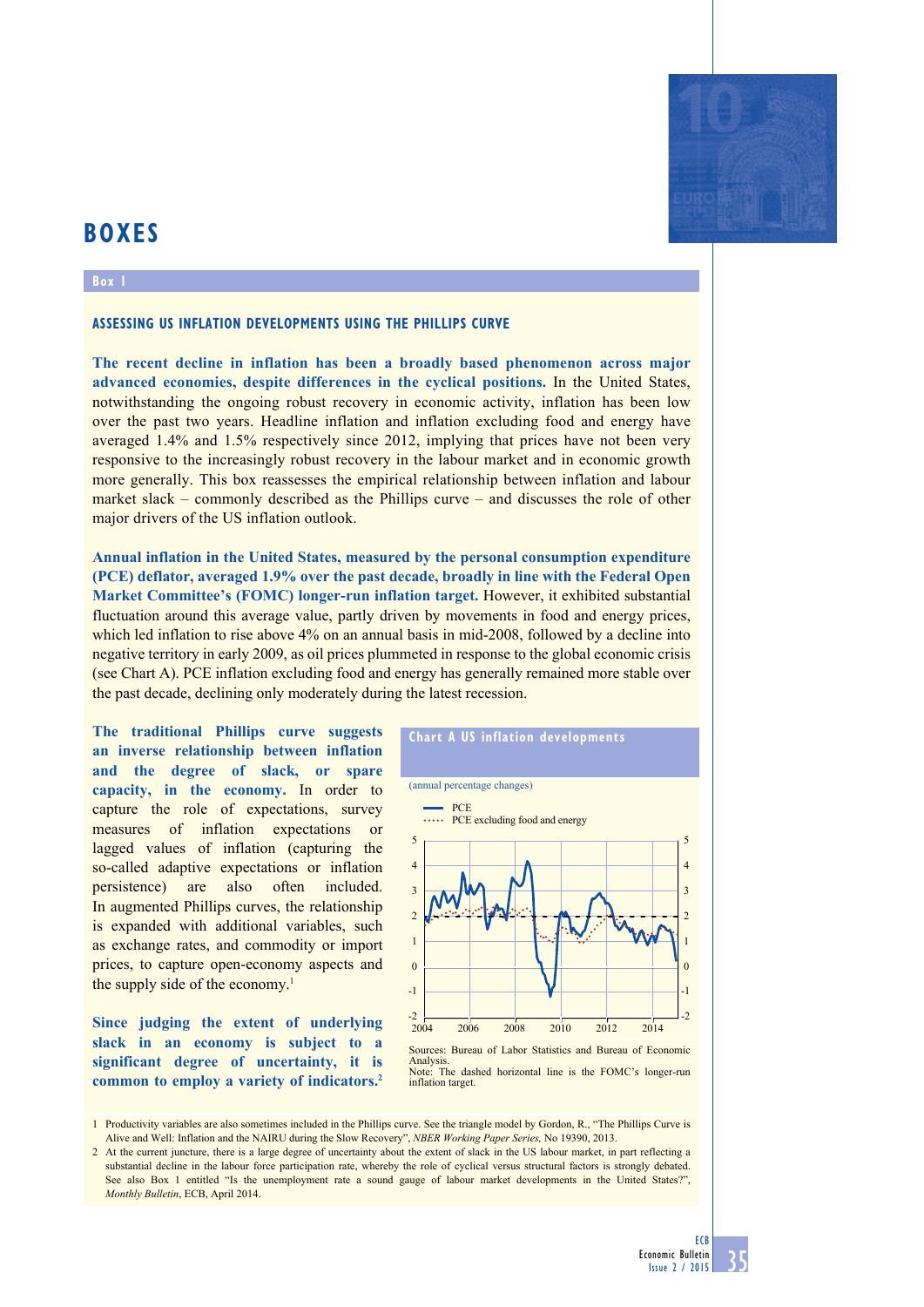Chart B shows four such measures: (i) the unemployment gap, defined as the difference between the non-accelerating inflation rate of unemployment (NAIRU) and the unemployment rate; (ii) the shortterm unemployment gap, defined as the difference between the long-term average of the unemployment rate with a duration of up to 26 weeks and the actual data of this series; (iii) the medium-term unemployment gap, i.e. the difference between the long-term average of the unemployment rate with a duration of between 27 and 51 weeks, and the actual data of this series; and (iv) the combined unemployment and participation gap, where the latter is defined as the gap between the structural and actual labour force participation rates.3 While the short-term unemployment gap suggests that labour market slack had already been eliminated by the third quarter of 2013, the standard and medium-term unemployment gaps point to slack broadly closing by the end of 2014. By contrast, the combined participation rate and unemployment gap indicates the existence of sizeable slack in the US labour market at the end of 2014.

## **Chart B measures of labour market slack** (percentages)  $-6$   $-2004$ -5  $\overline{A}$ -3 -2 -1 0 1 2 -6 -5  $\overline{A}$  $-3$  $\cdot$ -1  $\overline{0}$ 1 2 2004 2006 2008 2010 2012 2014 unemployment gap + participation gap ..... unemployment gap short-term unemployment gap medium-term unemployment gap ources: Bureau of Labor Statistics, Congressional Budget

**Phillips curves are commonly used to analyse and explain inflation developments in the United States.** While some commentators were surprised that inflation did not decline more during the recent downturn given the severity and length of the latest US recession (commonly referred to as the "missing deflation puzzle"), $\frac{4}{3}$  the estimated Phillips curve models with the four alternative measures of labour market slack, lagged inflation and import prices are able to capture the inflation dynamics since 2008 rather well. Chart C depicts model forecasts for PCE inflation, conditioned on the actual data for labour market slack and import prices. During the US downturn, the forecasts stood above actual inflation rates, mainly owing to rising import and oil prices up to the summer of 2008, which pushed up the inflation forecast. By contrast, from the end of 2009 inflation evolved broadly in line with, although close to the lower end of, the model forecast range.<sup>5</sup> The fact that inflation did not decline more during the downturn is probably related to the persistence of inflation and rising import prices, which both offset the

<sup>5</sup> This could be due to the fact that labour market slack may have been larger during the current economic recovery than indicated by some of the various slack measures employed. For example, Janet Yellen, Chair of the Federal Reserve Board, noted that *"the decline in the unemployment rate […] somewhat overstates the improvement in overall labor market conditions"*, see Yellen, J., "Labor Market Dynamics and Monetary Policy", Speech at the Federal Reserve Bank of Kansas City Economic Symposium, Jackson Hole, Wyoming, 22 August 2014.



Office and ECB calculations. Note: The NAIRU and potential labour force participation rates are based on annual estimates by the Congressional Budget Office, interpolated by ECB staff.

<sup>3</sup> Actual developments in labour force participation rates are caused by longer-term (structural) factors, primarily demographic changes, as well as cyclical changes, for example related to discouraged workers that temporarily leave the work force in the face of weak economic prospects. For more details, see "Slack in the labor market in 2014", Congressional Budget Office, 2 September 2014.

<sup>4</sup> See, for example, Ball, L. and Mazumder, S., "Inflation Dynamics and the Great Recession", *Brookings Papers on Economic Activity*, Spring 2011.